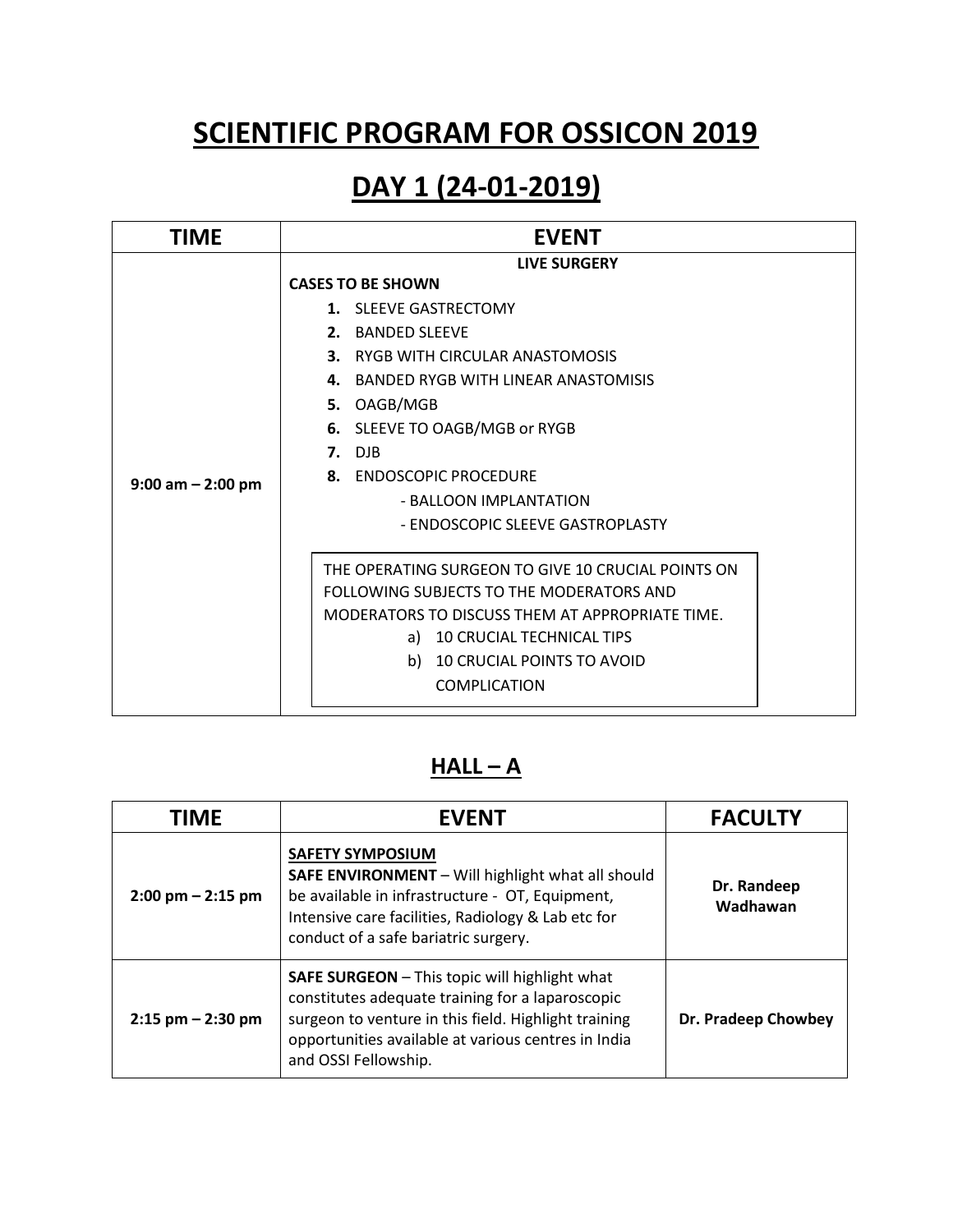| <b>TIME</b>          | <b>EVENT</b>                                                                                                                                                                                                                                                                                                                                                                                                   | <b>FACULTY</b>                                                                                                                                                                      |
|----------------------|----------------------------------------------------------------------------------------------------------------------------------------------------------------------------------------------------------------------------------------------------------------------------------------------------------------------------------------------------------------------------------------------------------------|-------------------------------------------------------------------------------------------------------------------------------------------------------------------------------------|
| 2:30 pm - 2:45 pm    | <b>SAFE SELECTION</b> - This topic will highlight the<br>patient selection for various Bariatric Surgery<br>procedures. Also, if it is okay to do low BMI patients,<br>Asian Criteria, Govt Criteria etc has to be<br>highlighted. How to identify and avoid high risk<br>patients at beginning of Bariatric career etc. Also<br>how to avoid potential litigant patients. Manage<br>patient expectations etc. | <b>Dr. Atul Peters</b>                                                                                                                                                              |
| $2:45$ pm $-2:55$ pm | <b>Guest Lecture: Ethics In Bariatrics</b>                                                                                                                                                                                                                                                                                                                                                                     | Dr. Mahidhar Valeti                                                                                                                                                                 |
| $3:00$ pm $-3:30$ pm | <b>PANEL DISCUSSION:</b><br>"Preventing Mortality in Bariatric Surgery"                                                                                                                                                                                                                                                                                                                                        | <b>Moderator:</b><br>Dr. Sumeet Shah<br><b>Panelist:</b><br>Dr. Sandeep Aggarwal<br>Dr. Shashank Shah<br>Dr. Mahendra<br><b>Narwaria</b><br>Dr. Pawanindra Lal<br>Dr. Manish Baijal |
| $3:30$ pm $-3:45$ pm | SAFE PREPARATION - This topic will highlight the<br>essential investigations, anaesthetic and other<br>clearances required before considering the patient<br>for Surgery. Also the role of pre op low calorie diet,<br>respiratory physiotherapy etc - basically factors<br>which can improve post op outcome.                                                                                                 | Dr. Sumeet Shah                                                                                                                                                                     |
| $3:45$ pm $-4:00$ pm | SAFE POST OP CARE - This topic will highlight the<br>management of an immediate post op care of<br>Bariatric patient - whether a BIPAP/ CPAP can be<br>used and how, DVT prophylaxis, Antibiotic usage,<br>Ambulation, etc. Also - when to shift patient to ICU<br>& when is 'room care "enough. What are the early<br>warning signs of any problem etc.                                                       | Dr. Rajkumar<br>Palaniappan                                                                                                                                                         |
|                      | <b>ENDOSCOPIC SESSION</b>                                                                                                                                                                                                                                                                                                                                                                                      |                                                                                                                                                                                     |
| 4:00 pm $-$ 4:15 pm  | LECTURE:<br>Understanding bariatric endoscopic anatomy                                                                                                                                                                                                                                                                                                                                                         | Dr. Abhay J Agrawal                                                                                                                                                                 |
| 4:15 pm $-$ 4:30 pm  | LECTURE:<br>Intra gastric balloons -all we need to know                                                                                                                                                                                                                                                                                                                                                        | Dr. N. K. Dukkipati                                                                                                                                                                 |
| 4:30 pm $-$ 4:45 pm  | LECTURE:<br>How endoscopy can help manage complications of<br>bariatric surgery                                                                                                                                                                                                                                                                                                                                | Dr. Muffazal<br>Lakdawala                                                                                                                                                           |
| 4:45 pm $-5:00$ pm   | LECTURE:<br>Revisions and treating failure of bariatric procedure<br>by endoscopy                                                                                                                                                                                                                                                                                                                              | Dr. Mohit Bhandari                                                                                                                                                                  |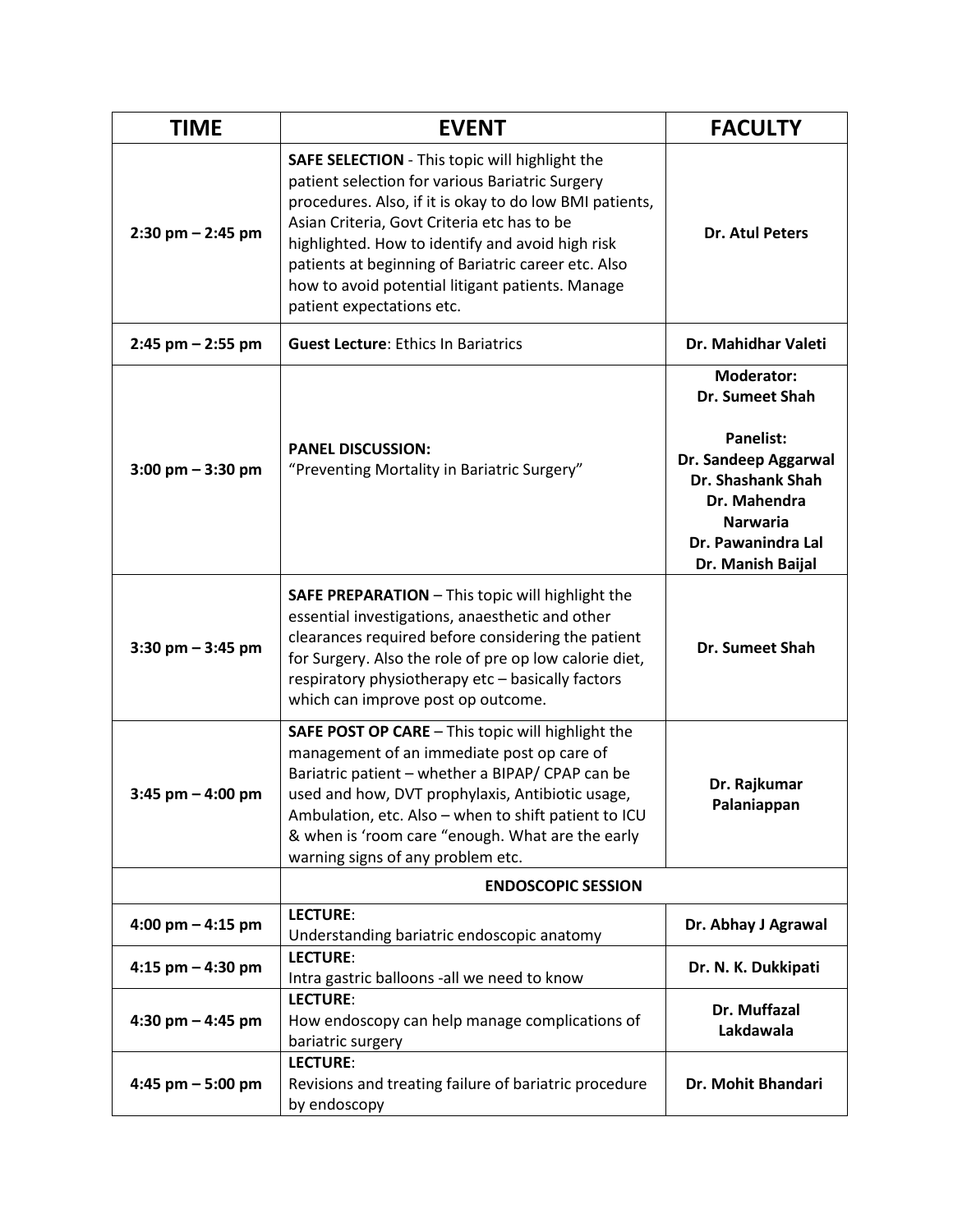$HALL - B$ 

| <b>TIME</b>           | <b>EVENT</b>                                                                                                                                                                                                                                                     | <b>FACULTY</b>                                                                                                                                                                                        |
|-----------------------|------------------------------------------------------------------------------------------------------------------------------------------------------------------------------------------------------------------------------------------------------------------|-------------------------------------------------------------------------------------------------------------------------------------------------------------------------------------------------------|
| $2:00$ pm $- 2:15$ pm | LECTURE:<br>Know Thy Gut.                                                                                                                                                                                                                                        | Dr. Pallavi Priya                                                                                                                                                                                     |
| $2:15$ pm $-3:15$ pm  | <b>PANEL DISCUSSION:</b><br><b>Clinical Case Scenarios - What Matters!</b>                                                                                                                                                                                       | <b>Moderator:</b><br>Dr. Sarfaraz Baig<br><b>Panelists:</b><br>Dr. Ramen Goel<br>Dr. Mariam Lakdawala<br>Ms. Sonam Gupta<br>Dr. Preeti Shukla/ Dr.<br><b>Beena Arora</b><br>Dr. Kankona Dey           |
| $3:15$ pm $-3:35$ pm  | LECTURE:<br>Nervous Breakdown - Post Bariatric Neurological<br><b>Issues</b>                                                                                                                                                                                     | Dr. Aparna Govil                                                                                                                                                                                      |
| $3:35$ pm $-3:45$ pm  | LECTURE:<br>Intestinal Bypass - A Nutritionist's Challenge                                                                                                                                                                                                       | Ms. Sonam Gupta                                                                                                                                                                                       |
| $3:45$ pm $- 4:00$ pm | <b>GUEST LECTURE:</b><br>Guidelines 2019 - What a surgeon should know                                                                                                                                                                                            | <b>Dr. Carlyne Remedios</b>                                                                                                                                                                           |
| 4:00 pm $-$ 4:40 pm   | <b>PANEL DISCUSSION:</b><br>"Making surgery a program" - A panel discussion on<br>Weight regain                                                                                                                                                                  | <b>Moderator:</b><br>Dr. Ritika Samadar<br><b>Panelists:</b><br>Dr. Madhu Goel<br>Dr. Abhishek Kakatwar<br>Dr. Manish Baijal/ Dr.<br>Vandana Soni<br>Dr. Daksha Chatle<br>Dr. Rajkumar<br>Palaniappan |
| 4:40 pm $-5:00$ pm    | <b>LECTURE:</b><br>What the Mind Doesn't Know, Eyes Cannot See                                                                                                                                                                                                   | Dr. Sarfaraz Baig                                                                                                                                                                                     |
| 5:00 pm - 5:15 pm     | <b>INAUGURAL FUNCTION:</b><br>1. Welcome address - Dr. Om Tantia<br>2. Address by President OSSI - Dr. Arun Prasad<br>3. Lighting of lamp by Chief Guest -<br>Prof. (Dr). Rajendra Pandey, Vice Chancellor, West Bengal University of<br><b>Health Sciences.</b> |                                                                                                                                                                                                       |
| 5:15 pm $-$ 5:50 pm   | <b>SYMPOSIUM ON:</b><br>Role of Metabolic Surgery in CRF Patients -- Dr. Rajendra Pandey                                                                                                                                                                         |                                                                                                                                                                                                       |
| 5:50 pm $-5:53$ pm    | <b>VOTE OF THANKS</b>                                                                                                                                                                                                                                            |                                                                                                                                                                                                       |
| 6:30 pm - 7:30 pm     | <b>EC MEETING</b>                                                                                                                                                                                                                                                |                                                                                                                                                                                                       |
| 8 pm onwards          | Cocktail Dinner, Standup Comedy, Sartarat & troupe                                                                                                                                                                                                               |                                                                                                                                                                                                       |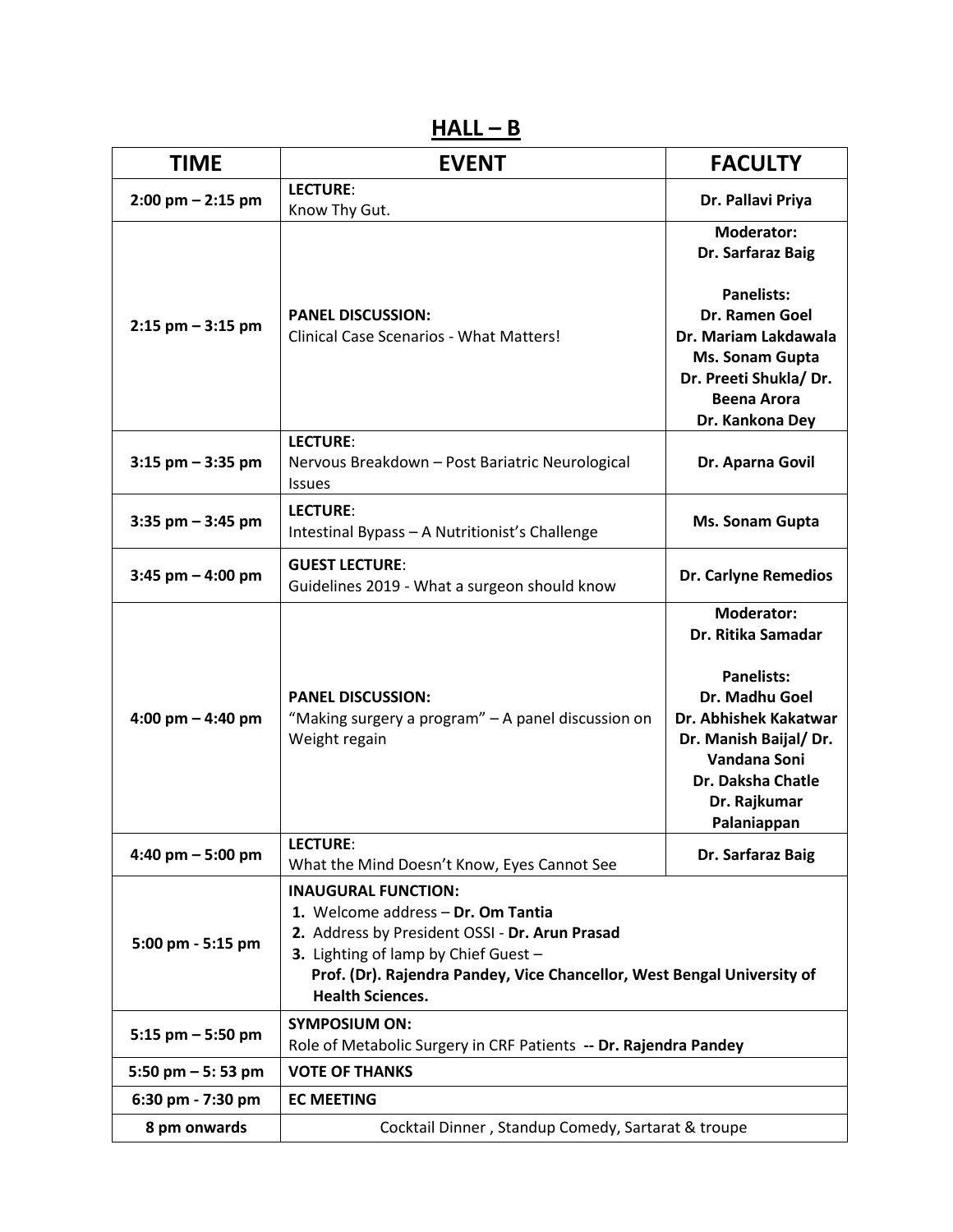# **DAY 2 (25-01-2019)**

#### **HALL – A**

| <b>TIME</b>                                    | <b>EVENT</b>                                                                                                                                            | <b>FACULTY</b>                                                                                                                                                           |
|------------------------------------------------|---------------------------------------------------------------------------------------------------------------------------------------------------------|--------------------------------------------------------------------------------------------------------------------------------------------------------------------------|
| $8:00$ am $-8:45$ am                           | <b>VIDEO LECTURE:</b><br>"When & How would you revise Gastric Sleeve"                                                                                   | Dr. Michel Gagner                                                                                                                                                        |
| $8:45$ am $-9:15$ am                           | <b>OSSI ORATION:</b><br>"How to publish in Obesity Surgery journal"                                                                                     | Dr. Scott Shikora                                                                                                                                                        |
| $9:15$ am $-9:40$ am                           | <b>KEY NOTE ADDRESS:</b><br>" Causes of significant Weight Regain and<br>Recurrence of Diabetes after Bariatric/ Metabolic<br>Surgery"                  | Dr. David Cummings                                                                                                                                                       |
| $9:40$ am $-10:05$ am                          | <b>PRESIDENTIAL ADDRESS</b><br>(Topic-1)                                                                                                                | Dr. Arun Prasad                                                                                                                                                          |
|                                                | <b>SESSIONS</b>                                                                                                                                         |                                                                                                                                                                          |
| 10:05 am $-$ 10:25 am<br>10:25 am $-$ 10:50 am | <b>SLEEVE</b><br>1. GUEST LECTURE: (20 mins)<br>"Will Sleeve justify its first spot in bariatric<br>surgery"<br>2. THREE BEST ABSTRACTS ON THAT SUBJECT | Speaker:<br><b>Dr. Mathew Kroh</b><br><b>Moderator:</b>                                                                                                                  |
| 10:50 am $-$ 11:15 am                          | 3. PANEL DISCUSSION WITH AUDIENCE VOTE:<br>"GERD after Sleeve"                                                                                          | Dr. Praveen Bhatia<br><b>Panelist:</b><br>Dr. Ashish Vashistha<br>Dr. Sandeep Aggarwal<br>Dr. Pawanindra Lal<br>Dr. Manish Motwani<br>Dr. Mathew Kroh<br>Dr. C. K. Huang |
| 11:15 $am - 11:40am$                           | 4. DEBATE: ROLE OF STENT IN SLEEVE LEAK IS<br><b>DUBIOUS</b>                                                                                            | For the Motion:<br>Dr. Mahendra Narwaria<br><b>Against the Motion:</b><br>Dr. Manoel Galvao<br><b>Neto</b>                                                               |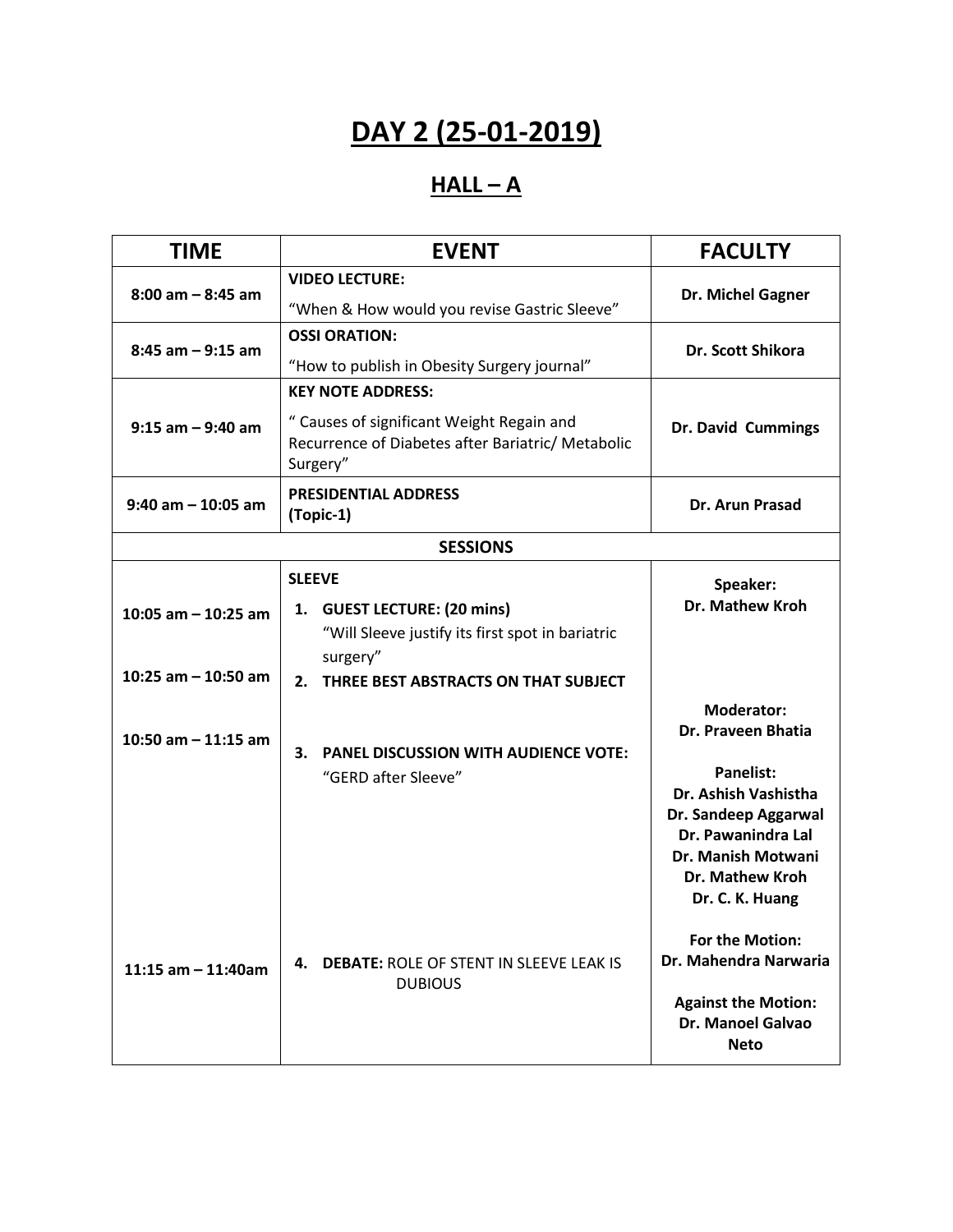| <b>TIME</b>           | <b>EVENT</b>                                                                                                                                                                                                                         | <b>FACULTY</b>                                                                                                                                           |
|-----------------------|--------------------------------------------------------------------------------------------------------------------------------------------------------------------------------------------------------------------------------------|----------------------------------------------------------------------------------------------------------------------------------------------------------|
| 11:45 am $-$ 12:05 pm | <b>RYGB</b><br>1. GUEST LECTURE:                                                                                                                                                                                                     | Speaker:                                                                                                                                                 |
| 12:05 pm - 12:30 pm   | "RYGB as Revision of Sleeve - What the<br>literature says"<br>THREE BEST ABSTRACTS ON THAT SUBJECT<br>2.                                                                                                                             | Dr. Abdel Rahman<br><b>Nimeri</b><br><b>Moderator:</b>                                                                                                   |
| 12:30 pm - 12:55 pm   | <b>PANEL DISCUSSION WITH AUDIENCE VOTE:</b><br>3.<br>"Technical considerations in RYGBP"<br>Pouch size<br>Gastrojejunostomy Anastomosis<br>Limb Lengths<br>Jejunal Jejunostomy Anastomosis<br><b>Interior Hernial Defect Closure</b> | Dr. Rajesh Khullar<br><b>Panelist:</b><br>Dr. Jaydeep Palep<br>Dr. Laxshmi Kona<br>Dr. Rakesh Shivhare<br>Dr. Ritu Khare<br>Dr. Kazunori Kasama          |
| 12:55 pm $-$ 1:20 pm  | with simultaneous Abdominal Wall<br>Hernia repair<br>• Role of Robotic Surgery<br>4. DEBATE: "Banded Bypass vs OAGB/MGB-I<br>am the BEST"                                                                                            | <b>Dr. Mathew Kroh</b><br>For OAGB/MGB:<br>Dr. Kamal Mahawar<br><b>For Banded Bypass</b>                                                                 |
|                       | <b>FROM THE MASTER'S DESK</b>                                                                                                                                                                                                        | Dr. Mohit Bhandari                                                                                                                                       |
| 1:25 pm $-$ 1:50 pm   | <b>GUEST LECTURE:</b><br>"How to choose the most pertinent bariatric<br>procedure for Indian patients"                                                                                                                               | Dr. Mathias Fobi                                                                                                                                         |
| 1:50 pm $-$ 2:10 pm   | <b>DEFINING OUTCOME &amp; WEIGHT REGAIN</b><br>⋗<br>1. GUEST LECTURE:                                                                                                                                                                | Speaker:                                                                                                                                                 |
| $2:10$ pm $- 2:30$ pm | "Standardised Outcomes Reporting in<br>Bariatric Surgery"<br>TWO BEST ABSTRACTS ON THAT SUBJECT<br>2.                                                                                                                                | Dr. C. K. Huang                                                                                                                                          |
| $2:30$ pm $- 2:55$ pm | <b>PANEL DISCUSSION WITH AUDIENCE</b><br>З.<br><b>VOTE:</b><br>"When is Revisional Bariatric Surgery<br>justified for primary and secondary non-<br>responders after bariatric surgery?"                                             | <b>Moderator:</b><br>Dr. Kamal Mahawar<br><b>Panelist:</b><br>Dr. Mathias Fobi<br>Dr. Shrihari Dhorepatil<br>Dr. Muffazal Lakdawala<br>Dr. Shashank Shah |
|                       | <b>MISCELLANEOUS</b><br>⋗                                                                                                                                                                                                            | Dr. Kazunori Kasama<br>Dr. Manish Baijal                                                                                                                 |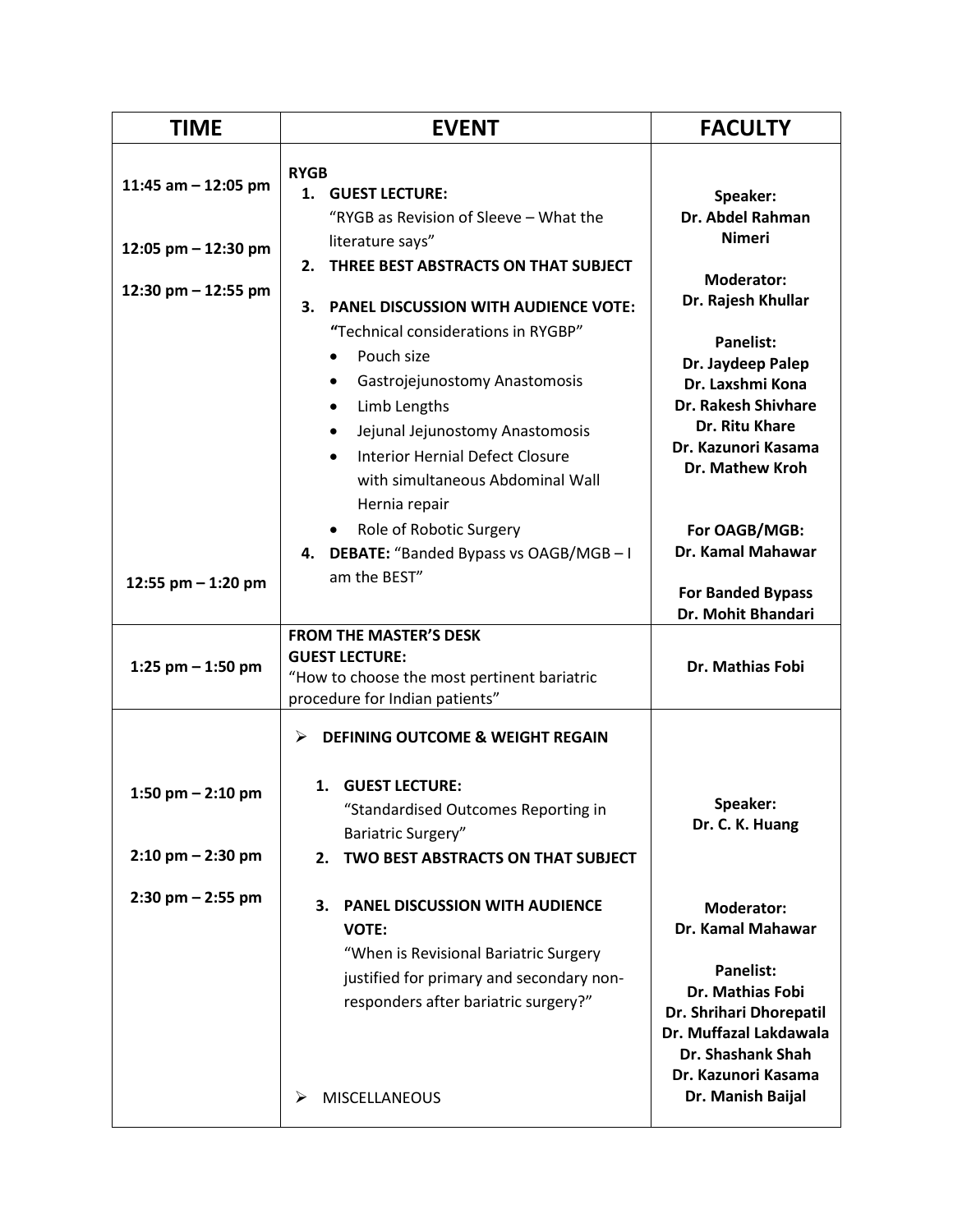| <b>TIME</b>           | <b>EVENT</b>                                                                                                                                                                                                                               | <b>FACULTY</b>                                                                                                                                |
|-----------------------|--------------------------------------------------------------------------------------------------------------------------------------------------------------------------------------------------------------------------------------------|-----------------------------------------------------------------------------------------------------------------------------------------------|
|                       |                                                                                                                                                                                                                                            | <b>Moderator:</b><br>Dr. Namrata Biswas                                                                                                       |
| $2:55$ pm $-3:30$ pm  | <b>PANEL DISCUSSION:</b><br>What The Bariatric Surgeons Should Know About<br><b>Bariatric Anaesthesia?</b>                                                                                                                                 | <b>Panelists:</b><br>Dr. Santanu Mukherjee<br>(U.K.)<br>Dr. Krishna Poddar<br>Dr. S.K. Maniruzzaman<br>Dr. Vandana Soni<br>Dr. H. V. Shivaram |
|                       | <b>OTHER SESSIONS</b>                                                                                                                                                                                                                      |                                                                                                                                               |
|                       |                                                                                                                                                                                                                                            | <b>Moderator:</b><br>Dr. Arun Prasad                                                                                                          |
| $3:30$ pm $- 4:05$ pm | A PANEL DISCUSSION: Why Bariatric Procedures<br>Are Stagnating in India?                                                                                                                                                                   | <b>Panelist:</b><br>Dr. Shrihari Dhorepatil<br>Dr. Pradeep Chowbey<br>Dr. Mahendra Narwaria<br>Dr. Shashank Shah<br>Dr. Rajesh Khullar        |
|                       | SIX LANDMARK INDIAN PUBLICATIONS IN LAST<br><b>THREE YEARS</b>                                                                                                                                                                             | Coordinator:<br>Dr. Aparna Govil                                                                                                              |
| 4:05 pm $-$ 4:15 pm   | Bariatric nutrition guidelines for the Indian<br>1.<br>population. (Obesity Surgery, May 2016)                                                                                                                                             | <b>Presenter:</b><br>Dr. Carlyne Remedios                                                                                                     |
| 4:15 pm $-$ 4:25 pm   | A 7-year clinical audit of 1107 cases comparing<br>2.<br>sleeve gastrectomy, Roux-En-Y gastric bypass,<br>and mini-gastric bypass, to determine an<br>effective and safe bariatric and metabolic<br>procedure. (Obesity Surgery, May 2016) | <b>Presenter:</b><br>Dr. G. S. Jammu                                                                                                          |
| 4:25 pm $-$ 4:35 pm   | Mid to long term outcomes of Laparoscopic<br>3.<br>Sleeve Gastrectomy in Indian population: 3-7<br>year results-A retrospective cohort study.<br>(International Journal of Surgery, Dec 2017)                                              | Presenter:<br>Dr. Harshit Garg/<br>Dr. Sandeep Aggarwal                                                                                       |
| 4:35 pm $-$ 4:45 pm   | <b>Surgical and Advanced Medical Therapy for</b><br>4.<br>the Treatment of Type 2 Diabetes in Class I<br><b>Obese Patients: a Short-Term Outcome.</b><br>(Obesity Surgery, Dec 2017)                                                       | <b>Presenter:</b><br><b>Dr. Winnie Mathur</b>                                                                                                 |
| 4:45 pm $-$ 4:55 pm   | Outcomes in morbidly obese adolescent<br>5.<br>patients undergoing laparoscopic sleeve<br>gastrectomy in the Indian subcontinent: A<br>retrospective review. (Journal of minimal<br>access surgery, Feb 2018)                              | <b>Presenter:</b><br>Dr. Sandeep Aggarwal                                                                                                     |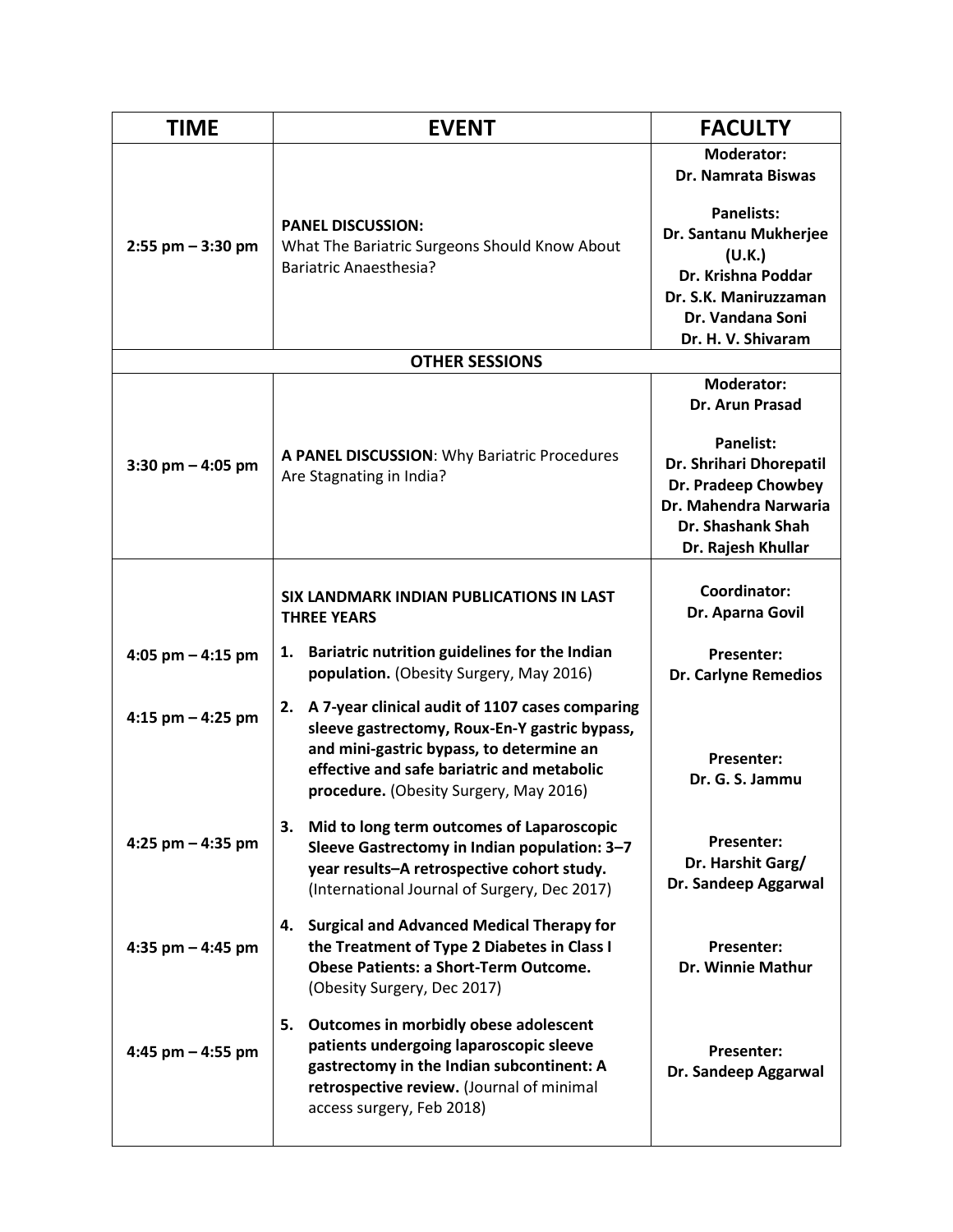| <b>TIME</b>                         | <b>EVENT</b>                                                                                                                                                      | <b>FACULTY</b>                                               |
|-------------------------------------|-------------------------------------------------------------------------------------------------------------------------------------------------------------------|--------------------------------------------------------------|
| $4:45$ pm $-5:05$                   | <b>OAGB/MGB: Effect of Biliopancreatic Limb</b><br>6.<br>Length on Nutritional Deficiency, Weight Loss,<br>and Comorbidity Resolution.<br>(Obesity Surgery, 2018) | <b>Presenter:</b><br>Dr. Anmol Ahuja/<br>Dr. Anshuman Poddar |
| $5:10 \text{ pm} - 6:10 \text{ pm}$ | OSSI (60 mins)                                                                                                                                                    | Dr. Praveen Raj<br>Palanivelu                                |
| $6:10 \text{ pm} - 7:10 \text{ pm}$ | GBM (60 mins)                                                                                                                                                     |                                                              |
| 7:10 pm onwards                     | <b>GALA DINNER</b>                                                                                                                                                |                                                              |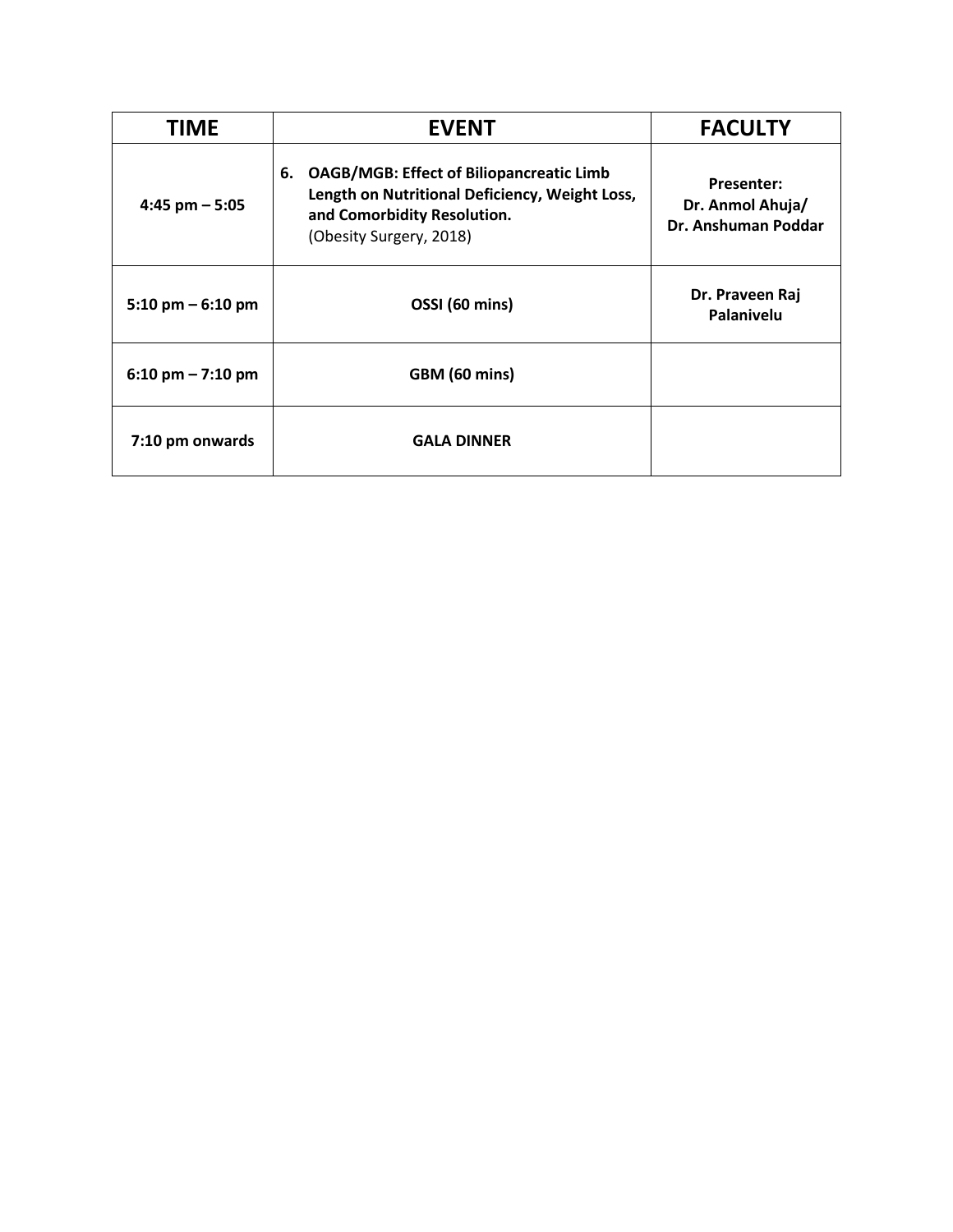#### **HALL – B**

| <b>TIME</b>           | <b>EVENT</b>                                                                                                                                                  | <b>FACULTY</b>                                                                                                                                                                        |
|-----------------------|---------------------------------------------------------------------------------------------------------------------------------------------------------------|---------------------------------------------------------------------------------------------------------------------------------------------------------------------------------------|
| 10:00 am $-$ 10:20 am | <b>METABOLIC SURGERY</b><br><b>GUEST LECTURE:</b><br>1.<br>"Asian Perspective of Metabolic & Bariatric<br>Surgery"<br>2. THREE BEST ABSTRACTS ON THAT SUBJECT | Speaker:<br>Dr. Kazunori Kasama                                                                                                                                                       |
| 10:20 am $-$ 10:45 am |                                                                                                                                                               | <b>Moderator:</b><br><b>Dr. Ramen Goel</b>                                                                                                                                            |
| 10:45 am $-$ 11:10 am | <b>PANEL DISCUSSION WITH AUDIENCE VOTE:</b><br>3.<br>"Mechanism of Metabolic Impact of Bariatric<br>Surgery."                                                 | <b>Panelist:</b><br><b>Dr. David Cummings</b><br>Dr. Vandana Soni<br>Dr. Binayak Sinha<br>Dr. Surendra Ugale<br>Dr. G. S. Goyal                                                       |
| 11:10 am $-$ 11:20 am | <b>4. GUEST LECTURE:</b><br>Effects of Metabolic Surgery on<br>Reproductive Medicine.                                                                         | Dr. Ritu Khare                                                                                                                                                                        |
|                       | <b>OAGB/MGB</b>                                                                                                                                               |                                                                                                                                                                                       |
| 11:25 am $-$ 11:45 pm | 1. GUEST LECTURE:<br>"What will it take ASMBS to endorse<br>OAGB/MGB?"                                                                                        | Speaker:<br>Dr. Scott Shikora                                                                                                                                                         |
| 11:45 am $-$ 12:10 pm | 2. THREE BEST ABSTRACTS ON THAT SUBJECT                                                                                                                       | <b>Moderator:</b>                                                                                                                                                                     |
| 12:10 pm - 12:35 pm   | 3.<br><b>PANEL DISCUSSION WITH AUDIENCE VOTE:</b><br>"Appropriate Bilio-Pancreatic Limb Length<br>with OAGB/MGB"                                              | Dr. Kamal Mahawar<br><b>Panelist:</b><br>Dr. Robert Rutledge<br>Dr. K. S. Kular<br>Dr. Mahendra Narwaria<br>Dr. Abdel Rahman<br><b>Nimeri</b><br>Dr. G. S. Jammu<br>Dr. Kesava Mannur |
| 12:35 pm $-$ 1:00 pm  | <b>DEBATE:</b><br>4.<br>"Entero-Gastric and Gastro-Oesophageal bile<br>reflux is NOT carcinogenic."                                                           | For the Motion:<br>Dr. Robert Rutledge<br><b>Against the Motion:</b><br>Dr. C. K. Huang                                                                                               |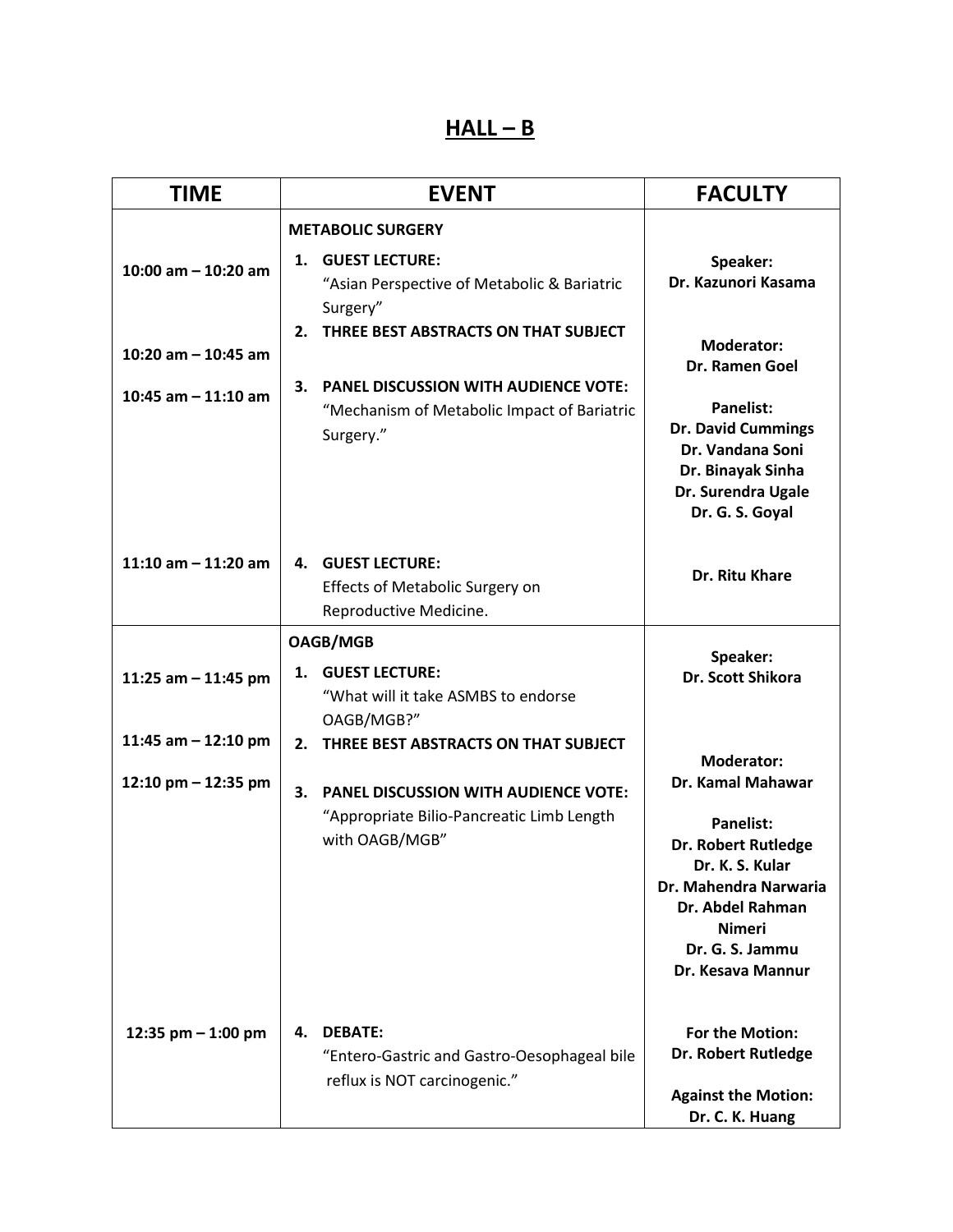| <b>TIME</b>                                                       | <b>EVENT</b>                                                                                                                                                                                                                                         | <b>FACULTY</b>                                                                                                                                                            |
|-------------------------------------------------------------------|------------------------------------------------------------------------------------------------------------------------------------------------------------------------------------------------------------------------------------------------------|---------------------------------------------------------------------------------------------------------------------------------------------------------------------------|
| 1:05 pm $-$ 1:25 pm<br>1:25 pm $-$ 1:35 pm<br>1:35 pm $-$ 2:00 pm | <b>REVISION SURGERY</b><br>1. GUEST LECTURE:<br>"The Anatomy of weight regain and revision<br>surgery - does it correlate"<br><b>ONE BEST ABSTRACT</b><br>2.<br>3. DEBATE:<br>"Revisional bariatric surgery is overrated,<br>overused and dangerous" | Speaker:<br>Dr. Abdel Rahman<br><b>Nimeri</b><br>For the Motion:<br>Dr. Suviraj John<br><b>Against the Motion:</b>                                                        |
|                                                                   | <b>GUEST LECTURE:</b>                                                                                                                                                                                                                                | Dr. Muffazal Lakdawala                                                                                                                                                    |
| $2:05$ pm $- 2:20$ pm                                             | Anti-Obesity Drugs - Adjunvant & Non-Adjuvant                                                                                                                                                                                                        | Dr. Satinath Mukherjee                                                                                                                                                    |
| $2:20$ pm $- 2:35$ pm                                             | <b>GUEST LECTURE:</b><br>New & Research in Pathogenesis of Obesity                                                                                                                                                                                   | <b>Dr. David Cummings</b>                                                                                                                                                 |
| $2:35$ pm $- 2:50$ pm                                             | <b>GUEST LECTURE:</b><br>Newer Endoscopic Procedure for T2DM                                                                                                                                                                                         | Dr. Manoel Galvao Neto                                                                                                                                                    |
| $2:50$ pm $-3:10$ pm                                              |                                                                                                                                                                                                                                                      |                                                                                                                                                                           |
| $3:10$ pm $-3:25$ pm<br>$3:25$ pm $-3:40$ pm                      | <b>NOVEL BARIATRIC PROCEDURE</b><br>1. GUEST LECTURE: Don't Forget Safety and<br>Standardisation<br>2. GUEST LECTURE: Is India Ready for Novel<br>Procedures                                                                                         | Speaker:<br>Dr. Mathias Fobi<br>Speaker:<br>Dr. Aparna Govil                                                                                                              |
| $3:40$ pm $- 4:00$ pm                                             | A PANEL DISCUSSION:<br>3.<br>Do surgeons want to develop a new<br>procedure to get the label of INNOVATOR                                                                                                                                            | <b>Moderator:</b><br>Dr. Vivek Bindal<br><b>Panelist:</b><br>Dr. Sandeep Aggarwal<br>Dr. Kesava Mannur<br>Dr. N. K. Dukkipati<br>Dr. Amar Vennapusa<br>Dr. Surendra Ugale |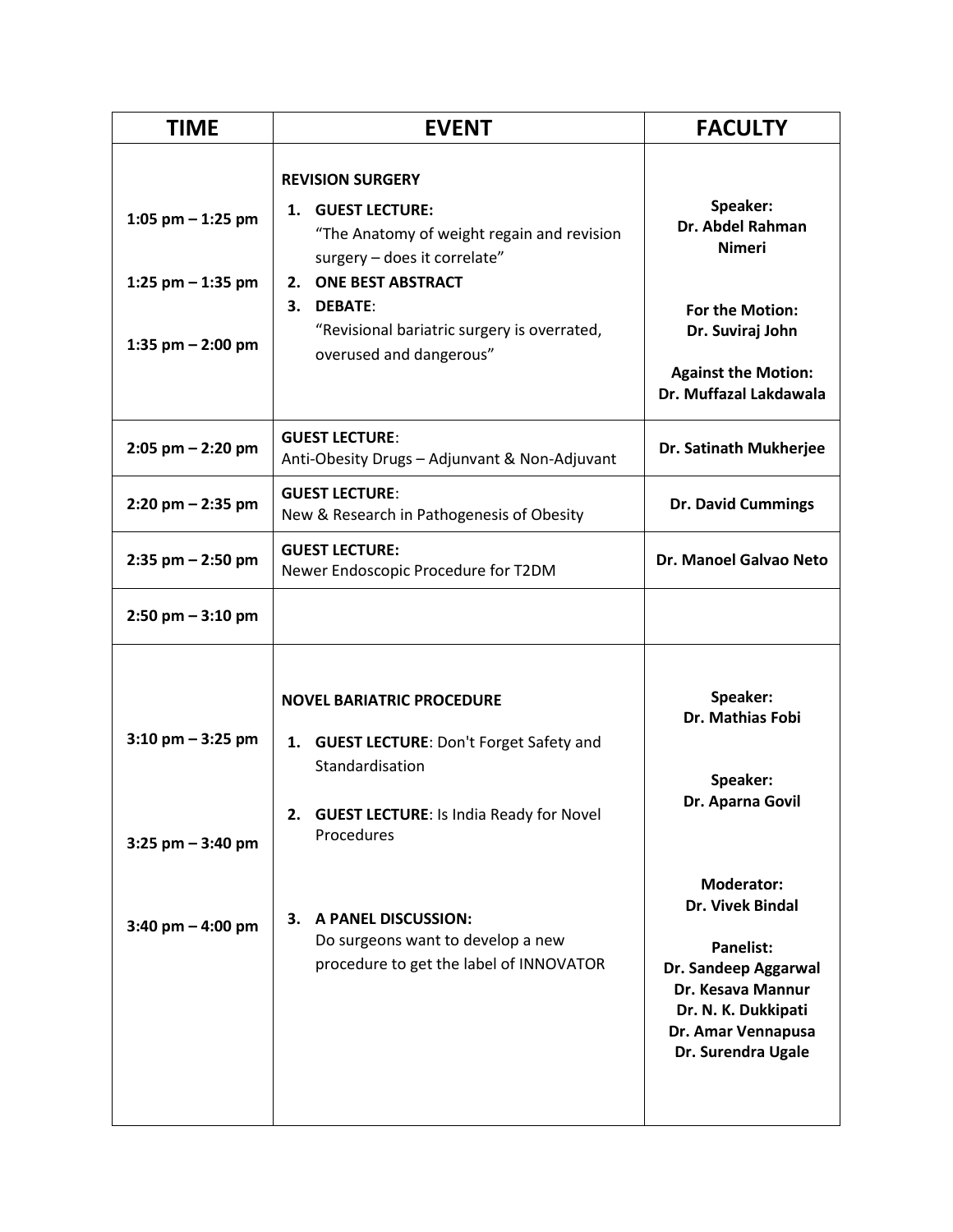| <b>OTHERS SESSIONS</b> |                                                                                               |                                                                                                                                                                               |
|------------------------|-----------------------------------------------------------------------------------------------|-------------------------------------------------------------------------------------------------------------------------------------------------------------------------------|
| 4:05 pm $-$ 4:40 pm    | <b>MISCELLANEOUS</b><br><b>A PANEL DISCUSSION:</b><br>Ventral Hernia & Bariatric Surgery      | <b>Moderator:</b><br>Dr. B. Ramana<br>Panelist:<br>Dr. Sarfaraz Baig<br>Dr. Sumeet Shah<br>Dr. Deep Goel<br>Dr. M. Ramesh<br>Dr. Satish<br>Pattanshetti                       |
| 4:40 pm $-$ 5:05 pm    | <b>OUTRAGEOUS IDEAS:</b><br>1. GUEST LECTURE: Techniques of Endoscopic<br>Sleeve Gastroplasty | Speaker:<br>Dr. Manoel Galvao<br><b>Neto</b>                                                                                                                                  |
| 5:05 pm $-$ 5:30 pm    | 2. A PANEL DISCUSSION:<br>Outrageous Ideas in Bariatric Surgery                               | <b>Moderator:</b><br>Dr. N. K. Dukkipati<br><b>Panelist:</b><br>Dr. Kamal Mahawar<br><b>Dr. Mathias Fobi</b><br><b>Dr. Manoel Galvao</b><br><b>Neto</b><br>Dr. Amar Vennapusa |
|                        |                                                                                               | Dr. T. S.<br>Balashanmugam                                                                                                                                                    |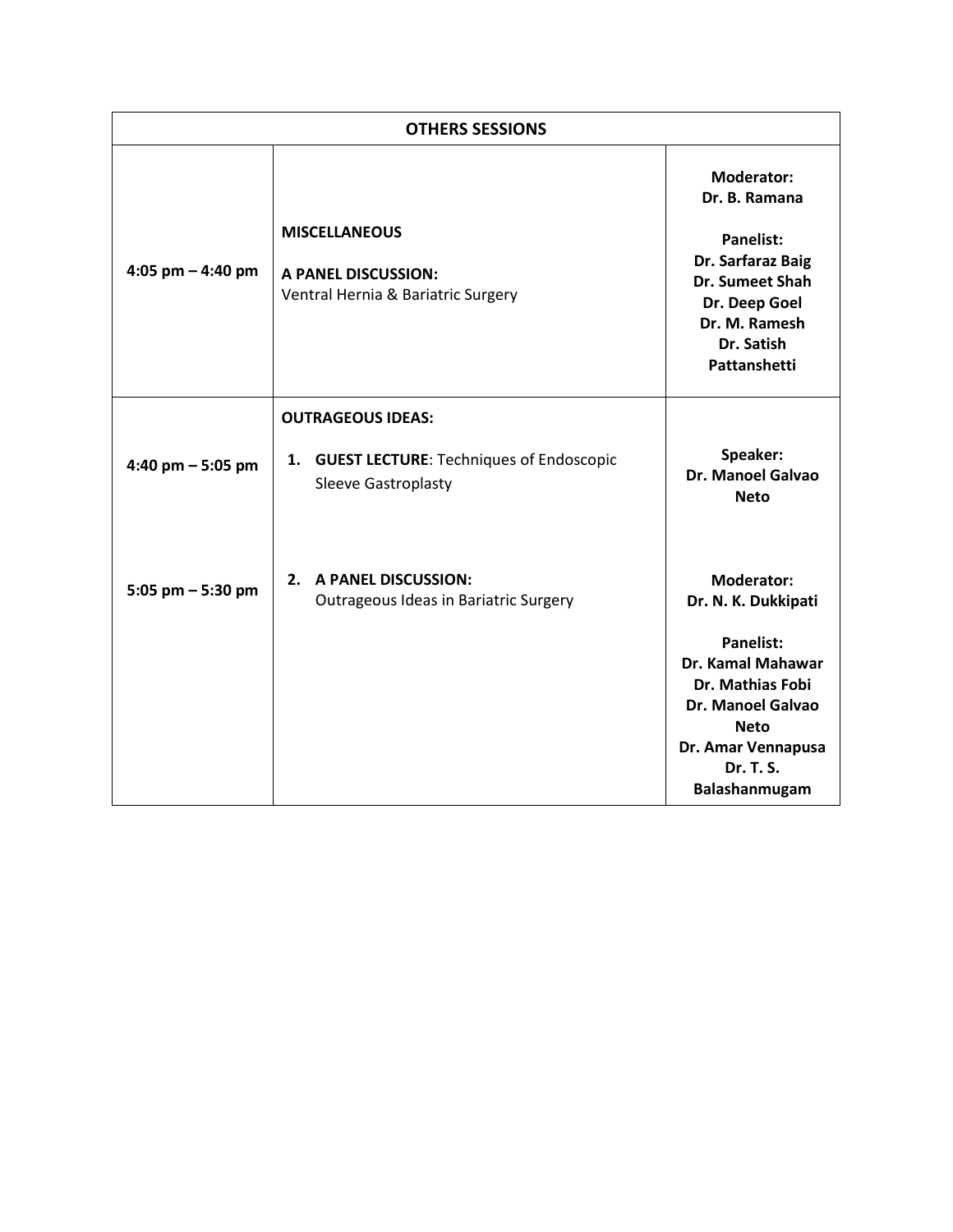# **DAY 3 (26-01-2019)**

| <b>TIME</b>           | <b>EVENT</b>                                                                                                                       | <b>FACULTY</b>                                                                                                      |
|-----------------------|------------------------------------------------------------------------------------------------------------------------------------|---------------------------------------------------------------------------------------------------------------------|
| $8:30$ am $-9:20$ am  | <b>HALL A</b><br><b>PANEL DISCUSSIONS:</b><br>⋗<br><b>MISHAPS IN BARIATRIC SURGERY</b><br>1. Intra operative complications and its | <b>Moderator:</b><br>Dr. Arun Prasad<br><b>Panelist:</b><br>Dr. Sanjay Patolia                                      |
|                       | management.<br>Video presentations (5 video clips)<br>$\circ$                                                                      | <b>Dr. Atul Peters</b><br>Dr. Pawanindra Lal<br><b>Dr. Mathew Kroh</b><br>Dr. Kazunori Kasama<br>Dr. Praveen Bhatia |
|                       | Sleeve complications.<br>2.<br>Prevention and management<br>$\circ$                                                                | <b>Moderator:</b>                                                                                                   |
|                       | Talk: 10 tips for prevention<br>O                                                                                                  | Dr. Aparna Govil                                                                                                    |
|                       | <b>Strictures</b><br>O                                                                                                             | <b>Panelist:</b>                                                                                                    |
| $9:20$ am $-10:35$ am | Leaks<br>$\circ$                                                                                                                   | Dr. Jaydeep Palep<br>Dr. Laxshmi Kona                                                                               |
|                       | Bleeding<br>$\circ$                                                                                                                | Dr. Manish Khaitan                                                                                                  |
|                       | Dilatation<br>$\circ$                                                                                                              | Dr. Abdel Rahman                                                                                                    |
|                       | 3 Free Papers on Sleeve Complications<br>$\circ$                                                                                   | <b>Nimeri</b>                                                                                                       |
|                       |                                                                                                                                    | Dr. M. Ramesh<br>Dr. Ramen Goel                                                                                     |
|                       | <b>RYGB complications.</b><br>З.                                                                                                   | <b>Moderator:</b>                                                                                                   |
|                       | Prevention and management<br>O                                                                                                     | Dr. Praveen Raj                                                                                                     |
| 10:35 am $-$ 11:50 am | Talk: 10 tips for prevention<br>O                                                                                                  | <b>Panelist:</b>                                                                                                    |
|                       | Leaks<br>$\circ$                                                                                                                   | Dr. Rajkumar                                                                                                        |
|                       | Internal herniation<br>$\circ$                                                                                                     | Palaniappan                                                                                                         |
|                       | <b>Strictures &amp; Dilatation</b><br>$\circ$                                                                                      | Dr. S. K. Ajaiya Kumar<br>Dr. J. S. Rajkumar                                                                        |
|                       | 3 Free Papers on RYGB Complications<br>$\circ$                                                                                     | Dr. Scott Shikora                                                                                                   |
|                       |                                                                                                                                    | Dr. Sanjay Borude<br>Dr. Sudheer OV                                                                                 |
|                       | <b>OAGB/MGB complications.</b><br>4.                                                                                               | <b>Moderator:</b>                                                                                                   |
|                       | Prevention and management<br>$\circ$                                                                                               | Dr. Om Tantia/<br>Dr. Arun Prasad                                                                                   |
|                       | Talk: 10 tips for prevention<br>$\circ$                                                                                            |                                                                                                                     |
| 11:50 am $-$ 1:05 pm  | Leaks<br>O                                                                                                                         | <b>Panelist:</b>                                                                                                    |
|                       | Nutritional<br>$\circ$                                                                                                             | Dr. Kular/Rutledge                                                                                                  |
|                       | 3 Free Papers on OAGB/MGB<br>$\circ$                                                                                               | Dr. H. V. Shivaram                                                                                                  |
|                       | Complications                                                                                                                      | Dr. G. S. Jammu<br>Dr. Mohit Bhandari                                                                               |
|                       |                                                                                                                                    | Dr. Kamal Mahawar                                                                                                   |